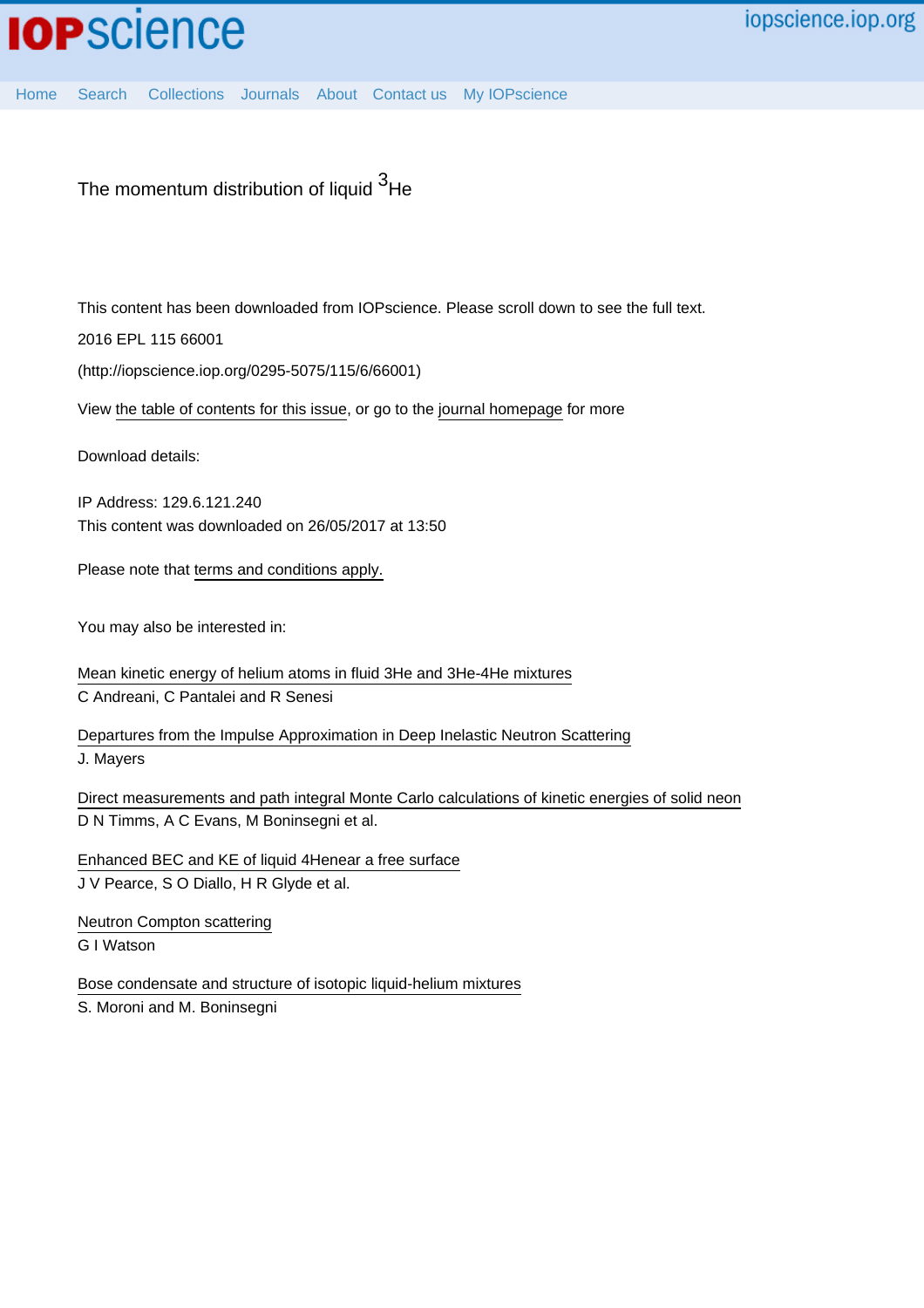

EPL, 115 (2016) 66001 www.epljournal.org<br>doi: 10,1209/0295-5075/115/66001 doi: 10.1209/0295-5075/115/66001

## **The momentum distribution of liquid 3He**

M. S. BRYAN<sup>1</sup>, T. R. PRISK<sup>2</sup>, R. T. AZUAH<sup>2,3</sup>, W. G. STIRLING<sup>4</sup> and P. E. SOKOL<sup>1</sup>

<sup>1</sup> *Department of Physics, Indiana University - Bloomington, IN 47408, USA*

<sup>2</sup> *Center for Neutron Research, National Institute of Standards and Technology - Gaithersburg, MD 20899-6100, USA*

<sup>3</sup> *Department of Materials Science and Engineering, University of Maryland - College Park, MD 20742-2115, USA*

<sup>4</sup> *Institute Laue-Langevin - Grenoble, France*

received 19 August 2016; accepted in final form 12 October 2016 published online 4 November 2016

PACS  $67.30 - n - 3$ He PACS 78.70.Nx – Neutron inelastic scattering PACS 67.10.Db – Fermion degeneracy

**Abstract** – We present high-resolution neutron Compton scattering measurements of liquid <sup>3</sup>He below its renormalized Fermi temperature. Theoretical predictions are in excellent agreement with the experimental data when instrumental resolution and final-state effects are accounted for. Our results resolve the long-standing inconsistency between theoretical and experimental estimates of the average atomic kinetic energy.

Copyright (C) EPLA, 2016

**Introduction.** – Liquid <sup>3</sup>He is a system of fundamental importance to contemporary physics because it is a prototypical example of a strongly interacting fermion system [1,2]. It provides a benchmark for testing the reliability of current many-body techniques, such as variational wave functions [3,4] and quantum Monte Carlo calculations [5–9]. Fermi statistics plays a dominant role in determining the microscopic dynamics of normal liquid <sup>3</sup>He at both collective and single-particle levels. The elementary excitations of liquid <sup>3</sup>He consist of particle-hole quasiparticles and zero sound [10–12]. The atomic momentum distribution  $n(k)$  is believed to exhibit a Fermi surface discontinuity followed at higher momenta by an exponential tail. The single-particle dynamics of liquid <sup>3</sup>He shares these universal features of normal Fermi liquids with electronic and nuclear systems, despite the large differences in length and energy scales involved [13–16].

Variational wave functions and Diffusion Monte Carlo (DMC) methods have been applied to determining the momentum distribution  $n(k)$  of liquid <sup>3</sup>He [4,8,9]. These theories predict that the Fermi surface discontinuity Z has a size of  $\approx 0.25$  and the average kinetic energy  $\langle E_K \rangle$  is about 12 K to 13 K, under saturated vapor pressure. A number of experimenters have performed neutron Compton scattering studies of liquid  ${}^{3}$ He to test this Fermi liquid picture of <sup>3</sup>He [17–19]. No direct observation of the Fermi surface discontinuity has resulted from these measurements. Moreover, these authors report values for the average atomic kinetic energy  $\langle E_K \rangle$  in the range of 8 K

to 10 K, in serious disagreement with theoretical predictions. It was suggested that the experimental estimates of  $\langle E_K \rangle$  may be incorrect due to the fact that there is a significant contribution to  $\langle E_K \rangle$  from the tails of the data, the most poorly known part of the scattering [20,21]. This long-standing inconsistency casts doubt upon the ability of modern many-body methods to describe this benchmark fermion system.

In this paper, we present a high-resolution neutron Compton scattering study of liquid <sup>3</sup>He below its renormalized Fermi temperature  $T_F^*$ . A preliminary report of the experiment has already appeared [22]. We demonstrate that the neutron Compton profile  $J(Y,Q)$  and average kinetic energy  $\langle E_K \rangle$  are fully consistent with many-body predictions. There is excellent agreement between the predicted and observed lineshape of  $J(Y,Q)$  when instrumental resolution and final-state effects are taken into account. The average kinetic energy  $\langle E_K \rangle$ , extracted from the scattering data by means of a model fit, is in agreement with theoretical predictions for pressures of 0 bar to 15 bar. Therefore, the Fermi liquid picture of normal fluid <sup>3</sup>He is fully consistent with our scattering data.

**Theoretical predictions. –** Here we consider the DMC calculations of Moroni *et al.* [9] and their implications for the neutron scattering law in the Impulse Approximation (IA) limit. The inset of fig. 1 illustrates the momentum distribution  $n(k)$  of liquid <sup>3</sup>He at number densities of  $0.01635 \text{ Å}^{-3}$  and  $0.01946 \text{ Å}^{-3}$ , corresponding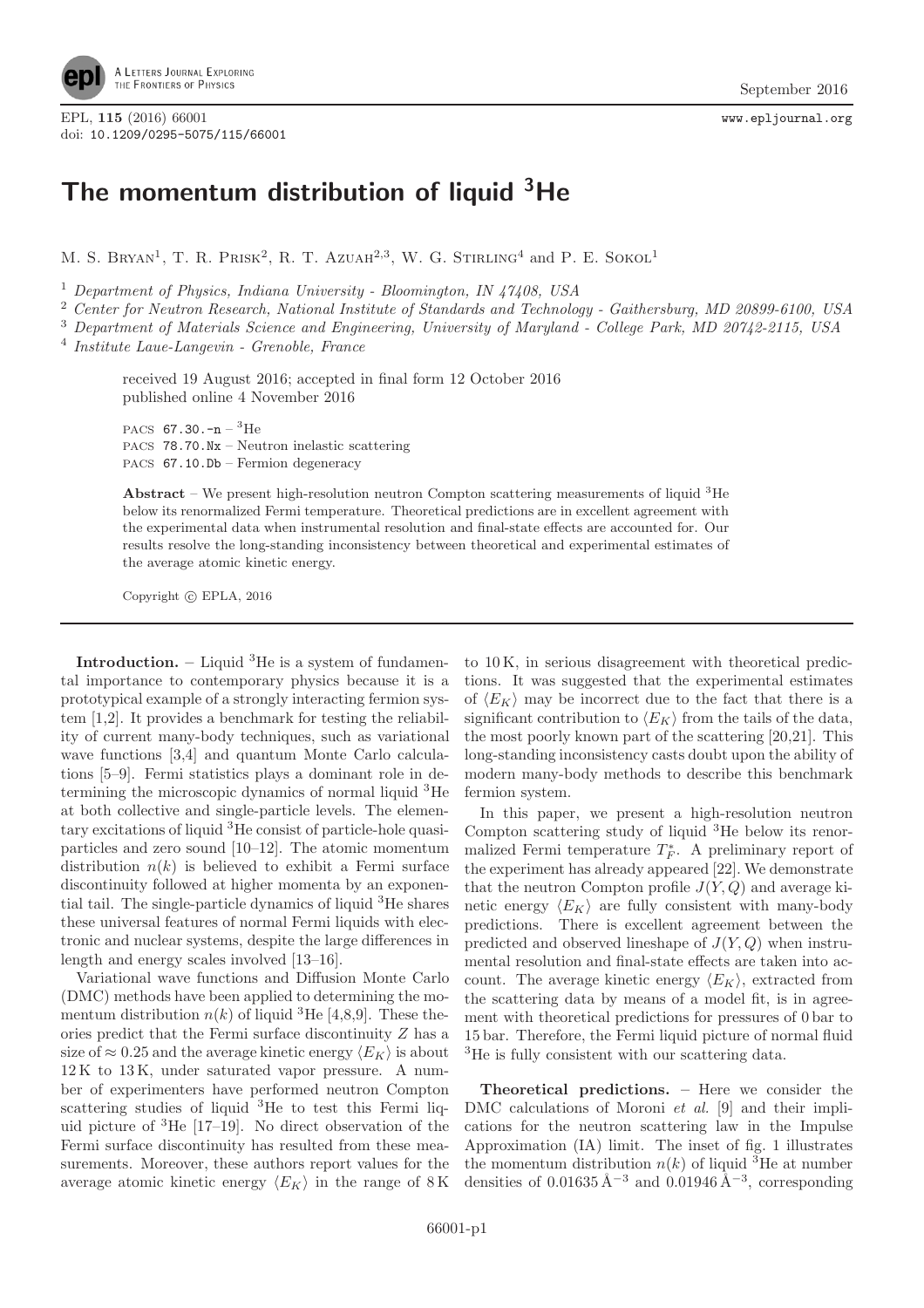

Fig. 1: (Colour online) Expected IA-scattering  $J_{IA}(Y)$  based on DMC predictions described in ref. [9]. Main panel: liquid <sup>3</sup>He at number densities 0.01635 Å<sup>-3</sup> (blue) and 0.01946 Å<sup>-3</sup> (orange); ideal Fermi gas at number density  $0.01635 \text{ Å}^{-3}$ (purple). The arrow points to the Fermi surface kink at  $Y =$  $-k_F$ . Inset: corresponding momentum distributions  $n(k)$ .

to pressures of 0 bar and 10 bar. Our experimental data, discussed below, also covers these pressures. The momentum distribution  $n(k)$  exhibits a sharp discontinuity at the Fermi wave vector  $k_F$  and an exponential drop-off for  $k > k_F$ . As the pressure is raised, the size Z of the discontinuity decreases from  $0.24$  to  $0.14$  and more <sup>3</sup>He atoms are promoted from the "Fermi sea" into the exponential tails. The average kinetic energy  $\langle E_K \rangle$  is increased from 12.0 K to 15.2 K.

Neutron Compton scattering experiments use epithermal neutrons to reach momentum and energy transfers that are much larger than the characteristic energies of the material under study [16,23,24]. According to the IA, a high-energy incident neutron delivers an impulsive blow to a single helium atom in the sample, transferring a sufficiently large amount of momentum and kinetic energy to the target atom so that it recoils freely from the impact. In this limit, the neutron Compton profile  $J(Y,Q)$  is given directly by an integral transform of the momentum distribution  $n(k)$ .

$$
J_{IA}(Y) = 2\pi \int_{|Y|}^{\infty} kn(k)dk.
$$
 (1)

The main panel of fig. 1 compares the IA-scattering law  $J_{IA}(Y)$  for three different cases. The scattering is exactly parabolic in the ideal Fermi gas when  $|Y| \leq k_F$  and zero otherwise. In liquid <sup>3</sup>He  $J_{IA}(Y)$  is approximately, but not exactly, parabolic when  $-k_F \le Y \le +k_F$ . However, unlike the ideal Fermi gas, strong interactions in the liquid promote particles to momenta k above the Fermi surface  $k_F$ . Under the integral transform in eq. (1), the Fermi surface discontinuity in  $n(k)$  becomes a *kink* in  $J_{IA}(Y)$  at  $Y = \pm k_F$ .

The IA limit is not reached in neutron scattering studies of the helium liquids because the interatomic potential has steeply repulsive core. Final-state effects (FSE) are



Fig. 2: (Colour online) Corrections to the IA: FSE broadening function  $R(Y,Q)$  for number densities 0.01635 Å<sup>-3</sup> (blue), 0.01946 Å<sup> $-3$ </sup> (orange), and 0.0216 Å<sup> $-3$ </sup> (green); the effective instrumental resolution  $I(Y,Q)$  (black dashed line).

deviations from the IA that occur because the recoiling helium atom may collide with the hard cores of its neighbors. FSE smear or wash out sharp features in the neutron Compton profile. They are expressed as a broadening function  $R(Y,Q)$ :

$$
J_{FS}(Y,Q) = \int_{-\infty}^{+\infty} J_{IA}(Y')R(Y - Y',Q)dY'. \tag{2}
$$

In this paper, we adopt the model FSE function  $R(Y, Q)$ from Hard Core Perturbation Theory (HCPT) [25–28]. The most detailed HCPT calculations have been performed for liquid <sup>4</sup>He, although the theory is also applicable to liquid <sup>3</sup>He. To obtain an appropriate model FSE function  $R(Y,Q)$  of liquid <sup>3</sup>He we have applied the approximate density-scaling property of HCPT:

$$
\frac{Y_1}{Y_2} = \frac{R(Y_2, Q)}{R(Y_1, Q)} = \frac{n_1}{n_2}.
$$
\n(3)

Here  $n_1$  and  $n_2$  refer to two different number densities of liquid helium.

Figure 2 plots the final-state effect function  $R(Y,Q)$  for three different number densities.  $R(Y, Q)$  consists of a central peak and damped oscillatory tails. The width of the central peak increases at higher densities, and the damped oscillatory tails ensure that the second moment of  $R(Y,Q)$ vanishes. We note that the HCPT theory is very similar in shape and width to the model proposed by Mazzanti *et al.* [8].

**Experimental approach. –** We carried out a neutron Compton scattering study of liquid <sup>3</sup>He using the MARI spectrometer at Rutherford Appleton Laboratory. For this study, we used the A-chopper package to obtain a nominal incident energy  $E_i = 800 \,\text{meV}$  and an elastic energy resolution  $\delta E/E_i \approx 2\%$ . The neutron Compton profile  $J(Y,Q)$  was determined at  $Q = 27.5 \text{ Å}^{-1}$ , corresponding to a mean scattering angle  $\phi = 125^\circ$ .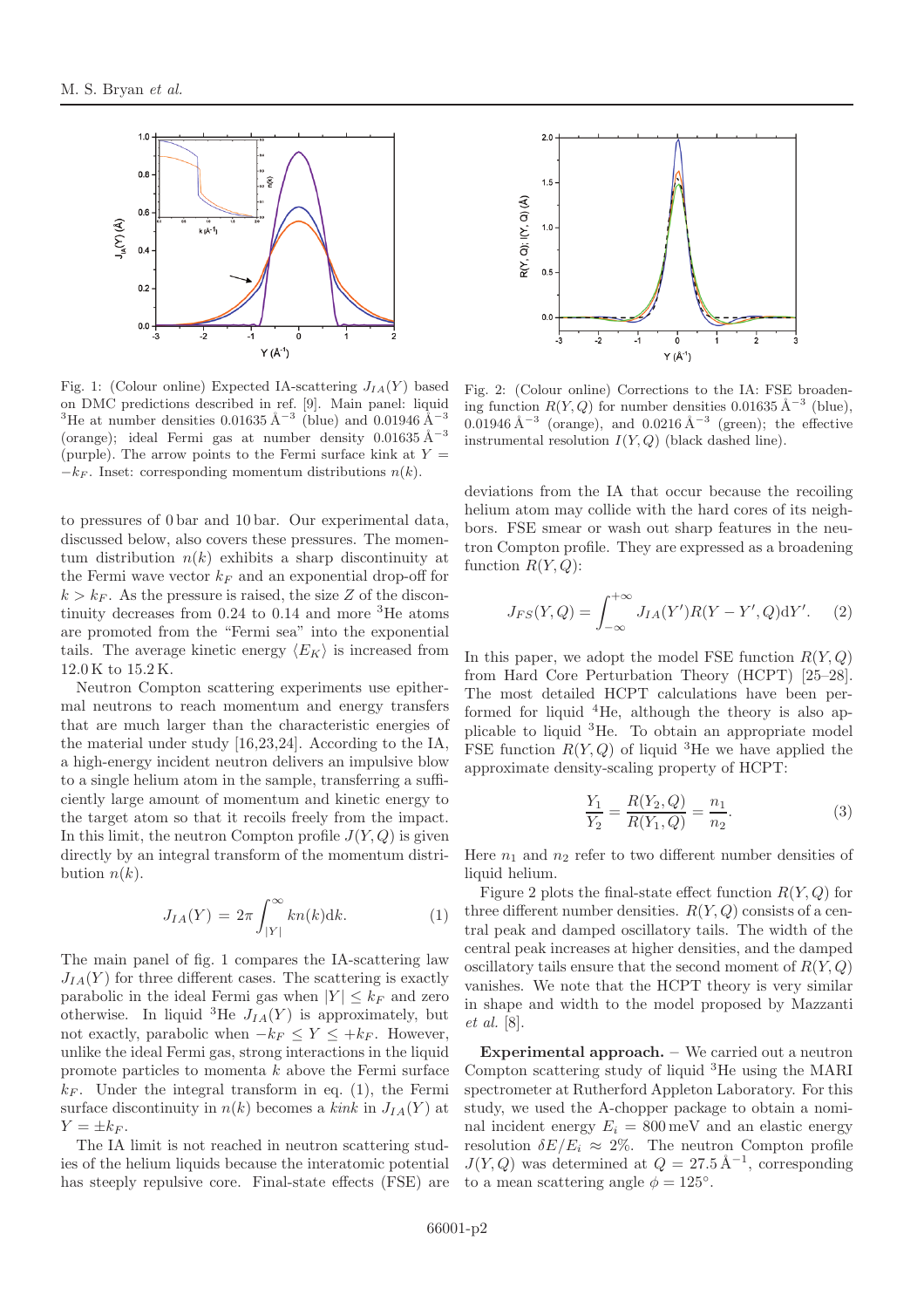The large absorption cross section of <sup>3</sup>He precludes the use of conventional sample cells that employ a transmission geometry. Instead, we used a Sköld-Pelizzari reflection cell [17] oriented at 45◦ with respect to the incident beam. To ensure a correct subtraction of the background signal, the back of the sample cell should scatter no neutrons into the detectors near  $\phi = 125^{\circ}$  when liquid <sup>3</sup>He is absent. Boron nitride was cut into a "sawtooth" pattern so that neutrons scattering from the back of the sample in direction of the high-angle detectors are absorbed by one of the "teeth." We placed sintered copper powder behind the boron nitride so that the liquid <sup>3</sup>He could reach thermal equilibrium with the sample cell.

The low temperatures were achieved used a <sup>3</sup>He sorption cryostat. Holding the liquid at a constant temperature of 500 mK, we measured  $J(Y,Q)$  at pressures  $P = (0, 10, 15)$  bar. This corresponds to number densities  $\rho = (0.0163, 0.0197, 0.0216) \text{ Å}^{-3}$ . The experimental data was analyzed using the DAVE software package [29].

We calculated the effective resolution function  $I(Y,Q)$ using a Monte Carlo simulation of the experiment [19]. The resolution  $I(Y, Q)$ , shown in fig. 2, is a single Gaussian having a full-width at half-maximum of  $0.603 \text{\AA}^{-1}$ . The experimentally observed Compton profile is

$$
J_{EXP}(Y,Q) = \int_{-\infty}^{+\infty} J_{FS}(Y',Q)I(Y - Y',Q)dY'. \quad (4)
$$

Like the FSE function  $R(Y,Q)$ , the instrumental resolution function  $I(Y,Q)$  has the effect of washing out sharp features in  $J_{IA}(Y)$ .

**Lineshape comparison. –** Figure 3 plots the observed Compton profile  $J(Y,Q)$  at  $Q = 27.5 \text{ Å}^{-1}$  as a function of density. The scattering consists of a single non-Gaussian peak that becomes broader as the density of the fluid increases. The increase in width at higher density is a consequence of the Heisenberg uncertainty principle: the zero-point energy of the <sup>3</sup>He atoms increases as the atoms are more localized. The same effect has been observed in bulk liquid <sup>4</sup>He under pressure [30,31].

A direct observation of a kink in  $J(Y,Q)$  at  $Y = k_F$ would constitute conclusive experimental evidence for the existence of a Fermi surface in liquid <sup>3</sup>He. No such kinks are observed at any density, even though the temperature of the liquid <sup>3</sup>He is well below its renormalized Fermi temperature  $T_F^* = 1.5 \text{ K}$ . This sharp feature, readily apparent in the IA prediction  $J_{IA}(Y)$  shown in fig. 1, is washed out by the combination of instrumental resolution  $I(Y, Q)$  and final-state effects  $R(Y,Q)$  shown in fig. 2.

This situation may be contrasted to X-ray Compton scattering studies of conduction electrons [13,14]. The Fermi surface discontinuity is regularly observed in these experiments. The relative importance of instrumental resolution and final-state effects may be estimated by the dimensionless ratio  $\Delta Y / k_f$ , where  $\Delta Y$  is the broadening due to  $I(Y,Q)$  and  $R(Y,Q)$ . For X-ray Compton scattering experiments,  $\Delta Y / k_f$  is on the order of 10<sup>-1</sup> to 10<sup>-2</sup>; for



Fig. 3: (Colour online) The neutron Compton profile  $J(Y,Q)$ of liquid <sup>3</sup>He at 500 mK at three different densities. The solid curves are the Diffusion Monte Carlo predictions of Moroni *et al.* [9] when instrumental resolution and final-state effect corrections are taken into account. Difference curves are shown below the main figure. No calculations are available for comparison with the  $\rho = 0.0216 \text{ Å}^{-3}$  data set. Error bars throughout the text represent one standard deviation.

neutron Compton scattering studies of liquid <sup>3</sup>He,  $\Delta Y/k_f$ is on the order of 1.

Theoretical calculations of  $n(k)$  may still be checked for their consistency with the scattering data, even if the change in slope at  $k_F$  does not appear as a distinct feature in that data. To make the most stringent possible test, one should compare the entire predicted lineshape for  $J(Y,Q)$  with the neutron Compton scattering data. The solid lines in fig. 3 are obtained when DMC predictions for  $J_{IA}(Y)$  are convoluted with the HCPT final-state effects  $R(Y,Q)$  and instrumental resolution  $I(I, Y)$ . As can be seen, there is excellent agreement between theory and experiment with no adjustable parameters.

The residuals shown in fig. 3 suggest that the predicted lineshape for  $J(Y,Q)$  slightly underestimates the scattering intensity near  $Y = +1.7 \text{ Å}^{-1}$ . We attribute this small difference to the form of our model FSE function  $R(Y,Q)$ . As illustrated in fig. 2,  $R(Y, Q)$  has a narrow central peak and oscillatory tails that may be either positive or negative. The effect of convoluting  $J_{IA}(Y)$  with  $R(Y,Q)$  is not only to smear the Fermi surface kink, but also to shift intensity around in a way that preserves the  $\omega^2$ -sum rule. Specifically,  $R(Y, Q)$  depletes the intensity at intermediate, positive  $Y$ .

**Extraction of**  $\langle E_K \rangle$ . – The average kinetic energy  $\langle E_K \rangle$  of the <sup>3</sup>He atoms provides another way to test theoretical calculations of  $n(k)$ . According to the  $\omega^2$ -sum rule,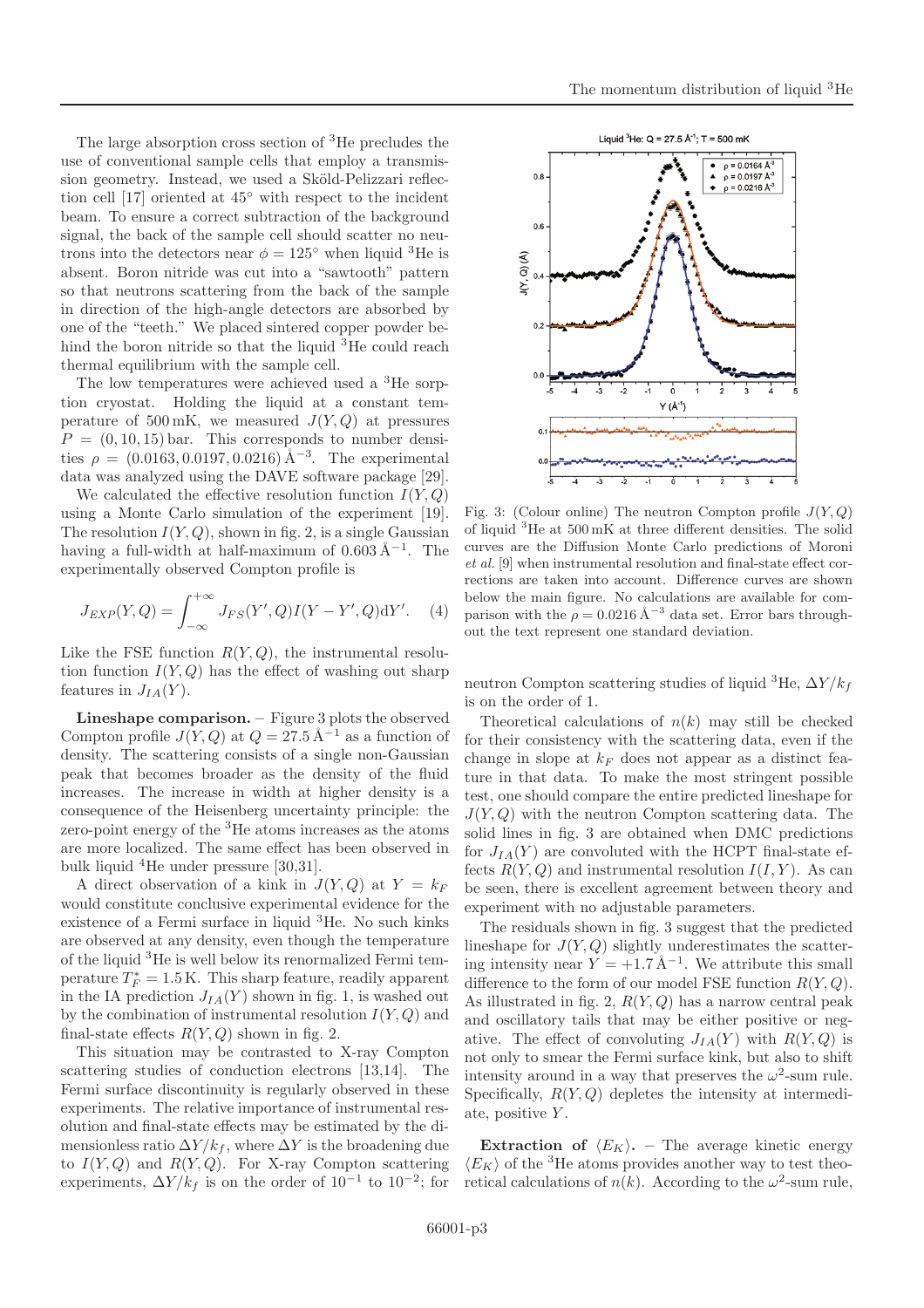

Fig. 4: (Colour online) The average kinetic energy  $\langle E_K \rangle$  of liquid <sup>3</sup>He as a function of density: present experimental values (black circles); previous experimental values from ref. [17] (green triangle), ref. [18] (green diamond), and ref. [19] (green circle); Diffusion Monte Carlo estimates from ref. [9] (red diamonds) and ref. [8] (orange triangle); and variational estimates from ref. [4] (purple squares). The dashed black line is only a guide to the eye and not a fit to the points.

the average kinetic energy  $\langle E_K \rangle$  is directly proportional to the second moment of the scattering  $J(Y,Q)$ . To determine  $\langle E_K \rangle$ , one introduces a parameterized model for  $J_{IA}(Y)$  and the values of the adjustable parameters are estimated by means of a least squares fit to the scattering data. The parameterized model  $J_{IA}(Y)$  is convoluted with  $R(Y,Q)$  and  $I(Y,Q)$ .

Our preliminary report [22] of this experiment communicated values for the average kinetic energy  $\langle E_K \rangle$  in disagreement with theoretical predictions. We represented  $J_{IA}(Y)$  by means of a single Gaussian when fitting the scattering data. However, the single Gaussian model is not sufficiently flexible to describe the wings and tails of the scattering, leading to an incorrect determination of  $\langle E_K \rangle$ .

Here we represent the IA-scattering by means of a phenomenological, non-Gaussian model:

$$
J_{IA}^{(P)}(Y) = \sum_{i=1}^{2} \frac{A_i}{(2\pi\sigma_i^2)^{1/2}} e^{-(Y - Y_0)^2/2\sigma_i^2}.
$$
 (5)

The model scattering function  $J_{IA}^{(P)}(Y)$  consists of a sum of two Gaussians, each locked to a common center  $Y_0$ . The average kinetic energy is given by

$$
\langle E_K \rangle = \frac{3\hbar^2}{2m} \frac{A_1 \sigma_1^2 + A_2 \sigma_2^2}{A_1 + A_2}.
$$
 (6)

Figure 4 compares experimental and theoretical estimates for the average kinetic energy  $\langle E_K \rangle$ . We applied the  $\omega^2$ -sum rule to the DMC predictions in ref. [9] to obtain the red diamonds shown in the figure. All previous experiments at saturated vapor pressure disagree with theoretical predictions. In contrast, the present results are in good agreement with theoretical predictions at all densities.

For pressures of 0, 10, 15 bar, we estimate  $\langle E_K \rangle$  is 12.5 K $\pm$ 1.2 K,  $17.2 K \pm 1.2 K$ , and  $19.0 K \pm 1.6 K$ , respectively.

**Alternative models. –** We have shown that the conventional Fermi liquid picture of <sup>3</sup>He is consistent with our neutron Compton scattering data. The question naturally arises whether or not the experimental data by itself proves that a Fermi surface discontinuity exists in liquid <sup>3</sup>He. Bouchaud and Lhuillier developed an alternative model in which <sup>3</sup>He atoms form BCS-like dimers and no sharp Fermi surface exists in  $n(k)$  [32,33]. Unfortunately, numerical calcuations of  $n(k)$  for the Bouchaud-Lhuillier scenerio are not well developed enough in the literature to permit a detailed comparison with our results.

The measured scattering from liquid  ${}^{3}$ He is consistent with many possible forms for the momentum distribution  $n(k)$ , including models without a Fermi surface discontinuity or an exponential tail. Both of these characteristics are absent in the phenomenological model  $J_{IA}^{(P)}(Y)$ , which represents  $n(k)$  as a sum of two Gaussians. This implies that the problem of inverting the scattering data  $J(Y,Q)$ to a unique momentum distribution  $n(k)$  is ill-posed.

This is analogous to neutron Compton scattering studies of superfluid  ${}^{4}$ He [27,28,34–36]. Here the Bose-Einstein condensate contributes a  $\delta$ -function singularity at  $Y = 0$ to the IA-scattering  $J_{IA}(Y)$ . While this  $\delta$ -function is not present in the observed scattering  $J(Y,Q)$ , there is an increase in intensity at small  $Y$  when the liquid  ${}^{4}$ He is cooled from the normal fluid into the superfluid phase. This increase in scattering is consistent with the existence of a condensate peak broadened by finite instrumental resolution and final-state effects. However, it is also consistent with other possible forms for  $n(k)$ , such as a sum of two Gaussians. Sivia and Silver showed that the neutron Compton profile  $J(Y,Q)$  of superfluid <sup>4</sup>He cannot be uniquely inverted to  $n(k)$  even for data with very high statistical precision [37].

**Conclusion. –** In this paper, we have presented a neutron Compton scattering study of normal liquid <sup>3</sup>He at 500 mK under 0, 10, and 15 bars of applied pressure. We directly compared the observed scattering to *ab initio* predictions and excellent agreement is obtained at all pressures. The average atomic kinetic energy  $\langle E_K \rangle$  is also in good agreement with theoretical expectations. The new results resolve a long-standing inconsistency between theoretical calculations of  $\langle E_K \rangle$  and neutron Compton scattering experiments.

This report was prepared by Indiana University under award 70NANB10H255 from the National Institute of Standards and Technology. MSB acknowledges support under NSF grant DGE-1069091. Experiments at the ISIS Pulsed Neutron and Muon Source were supported by a beamtime allocation from the Science and Technology Facilities Council. The statements, findings, conclusions, and recommendations are those of the authors and do

∗∗∗